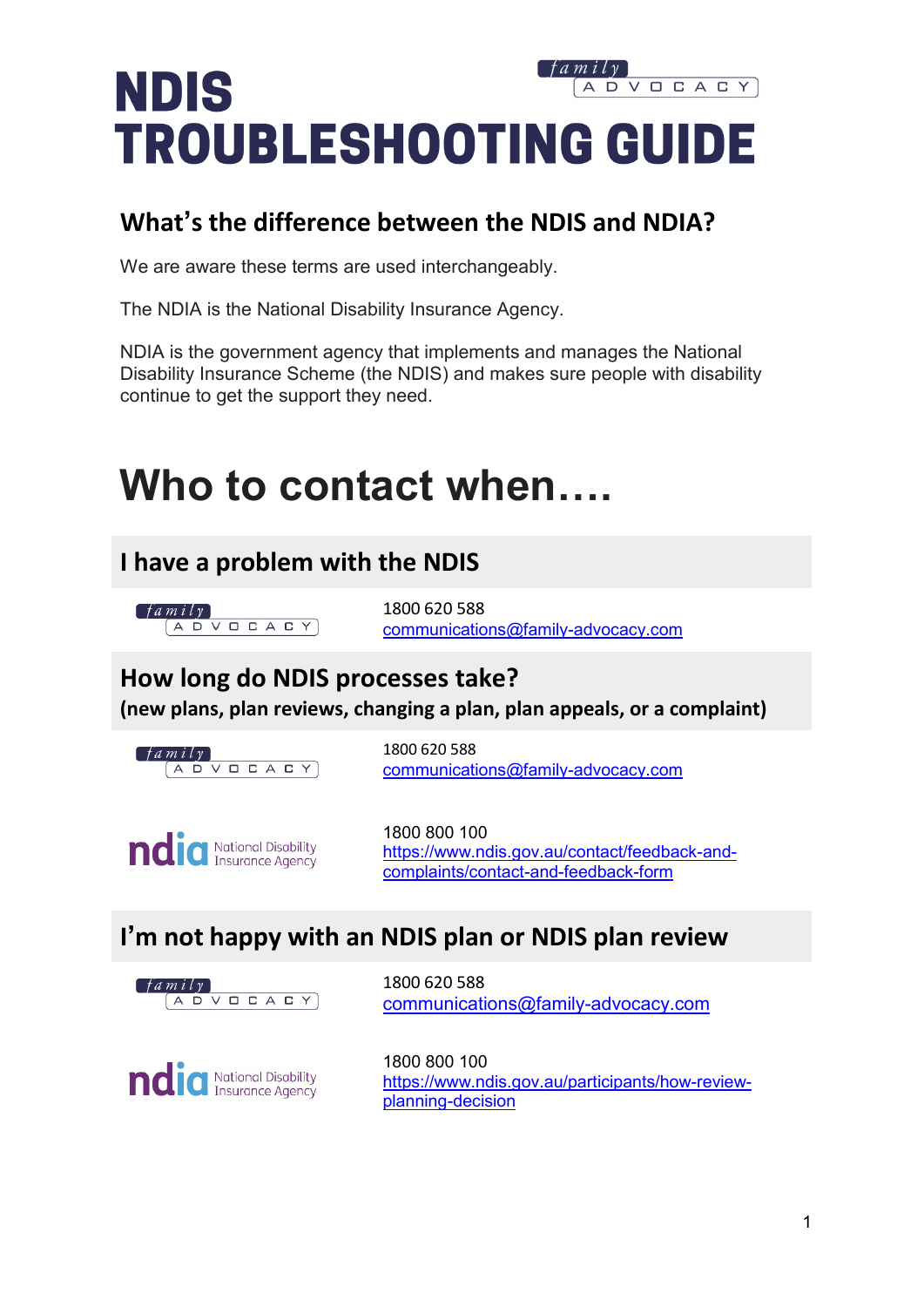### **NDIS** VOCACY D **TROUBLESHOOTING GUIDE**

### **I'm not happy with an NDIA decision of an internal review or appeal**



1800 620 588 [communications@family-advocacy.com](mailto:communications@family-advocacy.com)

1800 228 333 [https://www.aat.gov.au/apply-for-a-review/national](https://www.aat.gov.au/apply-for-a-review/national-disability-insurance-scheme-ndis)[disability-insurance-scheme-ndis](https://www.aat.gov.au/apply-for-a-review/national-disability-insurance-scheme-ndis)

### **I'm not happy with an NDIA service or process**



1800 800 100 [https://www.ndis.gov.au/contact/feedback-and](https://www.ndis.gov.au/contact/feedback-and-complaints)[complaints](https://www.ndis.gov.au/contact/feedback-and-complaints)

### **I'm not happy with a product or service I bought using an NDIS plan**



13 32 20 [https://www.fairtrading.nsw.gov.au/news-and](https://www.fairtrading.nsw.gov.au/news-and-updates/news/tips-for-consumers-purchasing-goods-and-services-through-the-ndis)[updates/news/tips-for-consumers-purchasing-goods](https://www.fairtrading.nsw.gov.au/news-and-updates/news/tips-for-consumers-purchasing-goods-and-services-through-the-ndis)[and-services-through-the-ndis](https://www.fairtrading.nsw.gov.au/news-and-updates/news/tips-for-consumers-purchasing-goods-and-services-through-the-ndis)

### **I'm not happy with the provider of disability supports**





1800 035 544 and Safeguards <https://www.ndiscommission.gov.au/about/complaints>

### **I'm not happy with the NDIA's actions**





1300 362 072 [https://www.ombudsman.gov.au/making-a](https://www.ombudsman.gov.au/making-a-complaint/online-complaint-form)[complaint/online-complaint-form](https://www.ombudsman.gov.au/making-a-complaint/online-complaint-form)

Contact your Federal MP [https://www.aph.gov.au/senators\\_and\\_members/memb](https://www.aph.gov.au/senators_and_members/members) [ers](https://www.aph.gov.au/senators_and_members/members)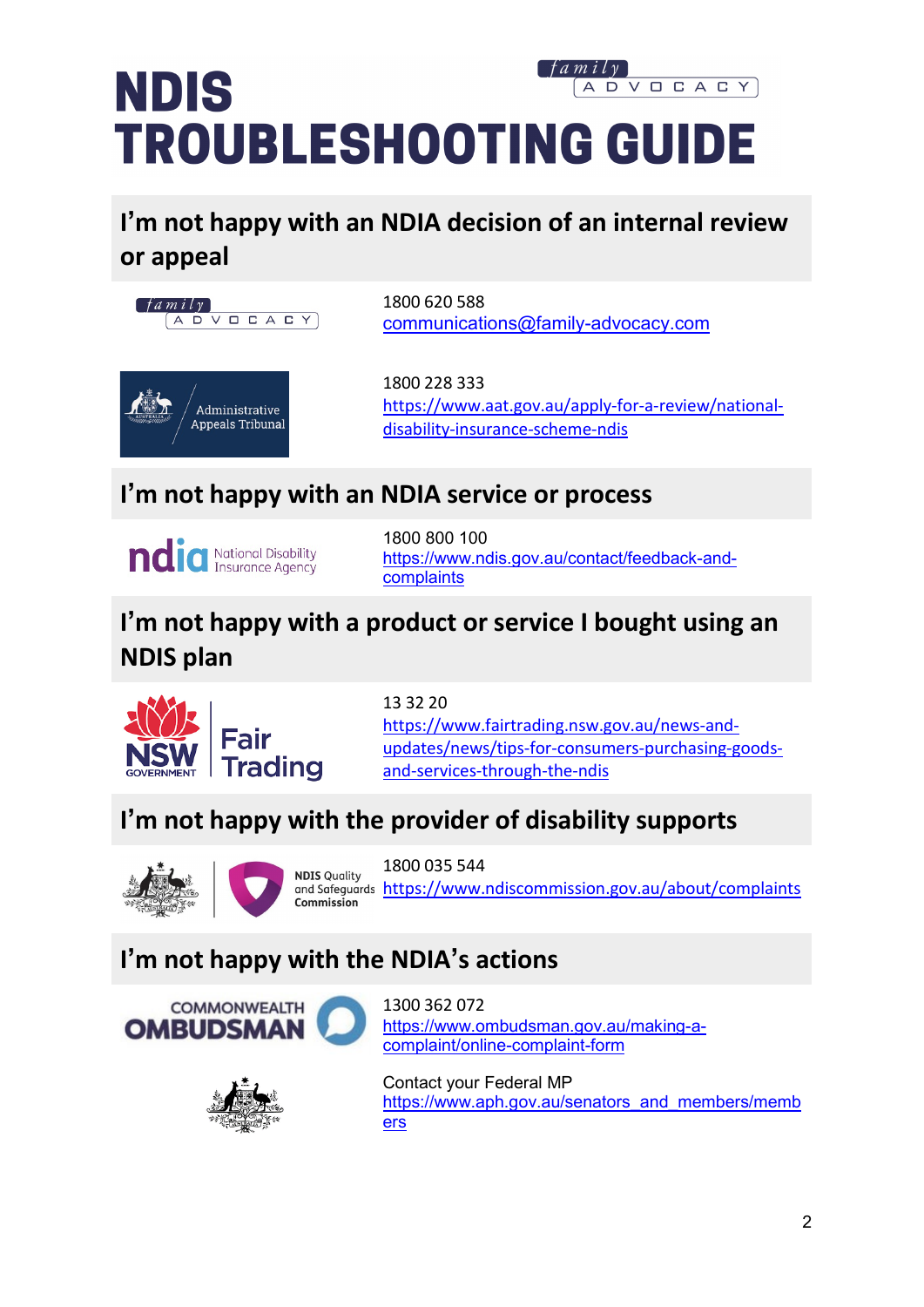### **NDIS** VOCACY  $\Box$ **TROUBLESHOOTING GUIDE**

**I'm using NDIS funds to employ support staff and services. Are some NDIS services GST-free?**



13 28 65 [https://www.ato.gov.au/business/gst/in-detail/your](https://www.ato.gov.au/business/gst/in-detail/your-industry/gst-and-health/?page=6)[industry/gst-and-health/?page=6](https://www.ato.gov.au/business/gst/in-detail/your-industry/gst-and-health/?page=6)

### **What are my rights and obligations when I directly employ support staff or a contractor?**



**Industrial Relations** 

131 628 [https://www.industrialrelations.nsw.gov.au/employe](https://www.industrialrelations.nsw.gov.au/employers/) [rs/](https://www.industrialrelations.nsw.gov.au/employers/)



1300 799 675 <https://www.fwc.gov.au/>



**URLIDSMA** 

<https://www.fairwork.gov.au/>

13 13 94

### **What are the tax and superannuation requirements when I directly employ support staff or a contractor?**



13 28 66 [https://www.ato.gov.au/Individuals/Working/Employee](https://www.ato.gov.au/Individuals/Working/Employee-or-contractor---what-s-the-difference/Employee-or-contractor---tax-and-super-obligations-compared/)[or-contractor---what-s-the-difference/Employee-or](https://www.ato.gov.au/Individuals/Working/Employee-or-contractor---what-s-the-difference/Employee-or-contractor---tax-and-super-obligations-compared/)[contractor---tax-and-super-obligations-compared/](https://www.ato.gov.au/Individuals/Working/Employee-or-contractor---what-s-the-difference/Employee-or-contractor---tax-and-super-obligations-compared/)

### **How do I pre-plan and understand my NDIS budget?**



<https://www.supportcalculator.com.au/>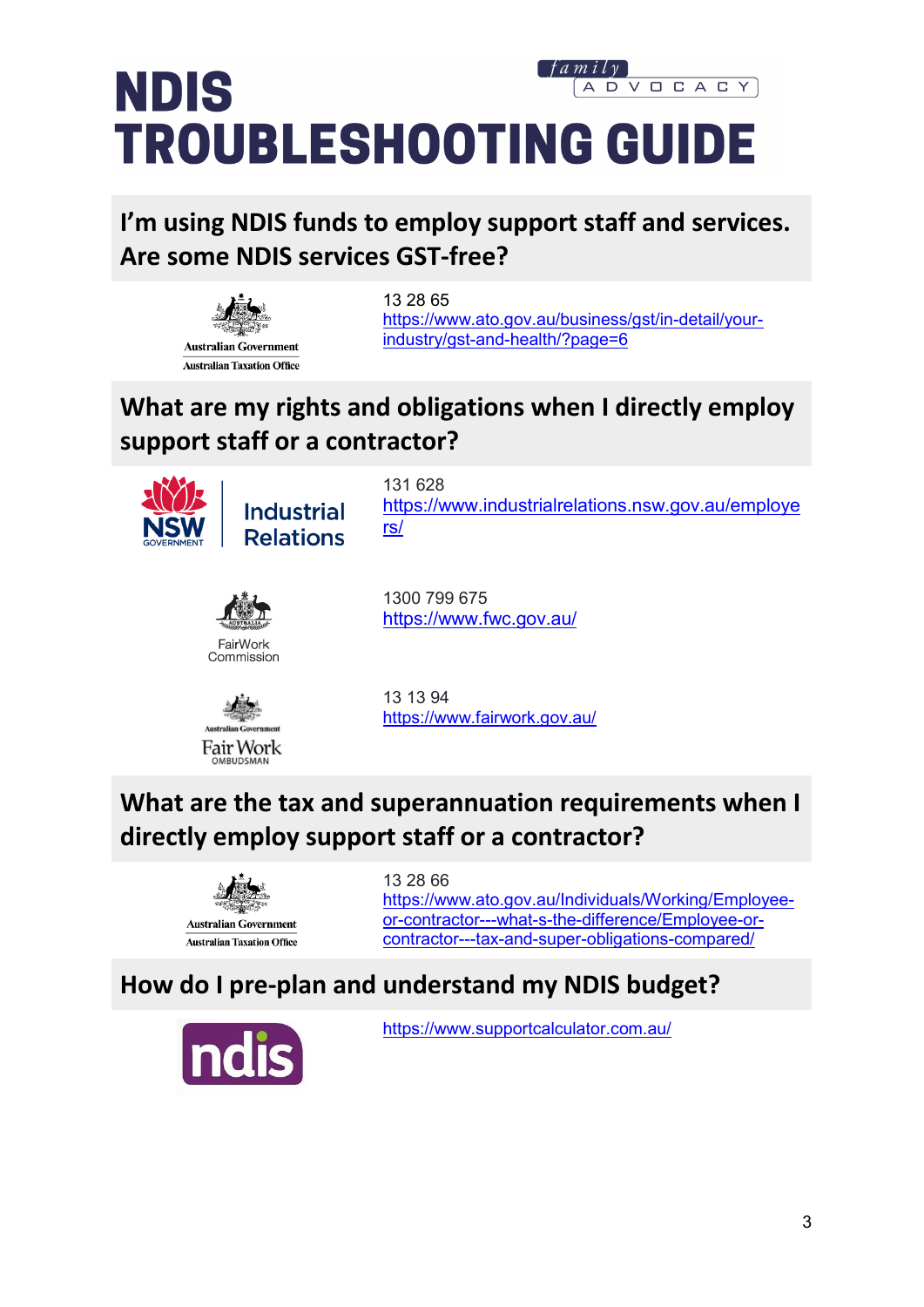## **NDIS** ADVOCACY **TROUBLESHOOTING GUIDE**

# **HOW EACH ORGANISATION WORKS WITH YOU**

#### **Family Advocacy**

Family Advocacy gives free and confidential service to support people with developmental disability and their families who have concerns  $f$ a mily about their access to the NDIS or the types of support in their ADVOCACY NDIS plan.

Our staff gives phone and email advice on how to:

- prepare for an annual plan review
- how to advocate for your family member
- review an NDIS plan
- how to understand NDIA documentation
- decide whether to appeal an NDIS decision
- troubleshoot

#### **NDIA Participants Service Guarantee**

Sets clear timeframes for key NDIS processes to inform participants, families and carers about how long processes will take.

There are timeframes for:

- getting started with the NDIS
- getting a plan
- reviewing or changing a plan,
- making a complaint.

See these [timeframes in the Participants Service Guarantee.](https://www.ndis.gov.au/about-us/policies/service-charter/participant-service-guarantee)

#### **NDIA Internal Review**

Is an internal review of any decision made by the NDIA. Any person directly affected by an NDIA decision can ask for an internal review. You must ask for this review within three months of getting the NDIA's notice of the decision. See Family [Advocacy's NDIS Review Guide for help.](https://www.family-advocacy.com/assets/Uploads/NDIS-Information-Update/04acb7d339/NDIS-review-guide.pdf)

#### **NDIA Complaints**

The NDIA Complaints Procedure means the NDIA must:

- act immediately where there appears to be a high risk of harm, neglect or abuse
- aim to acknowledge complaints within the next business day from receipt
- call you within two business days of acknowledgement
- aim to resolve complaints within 21 business days of receipt.